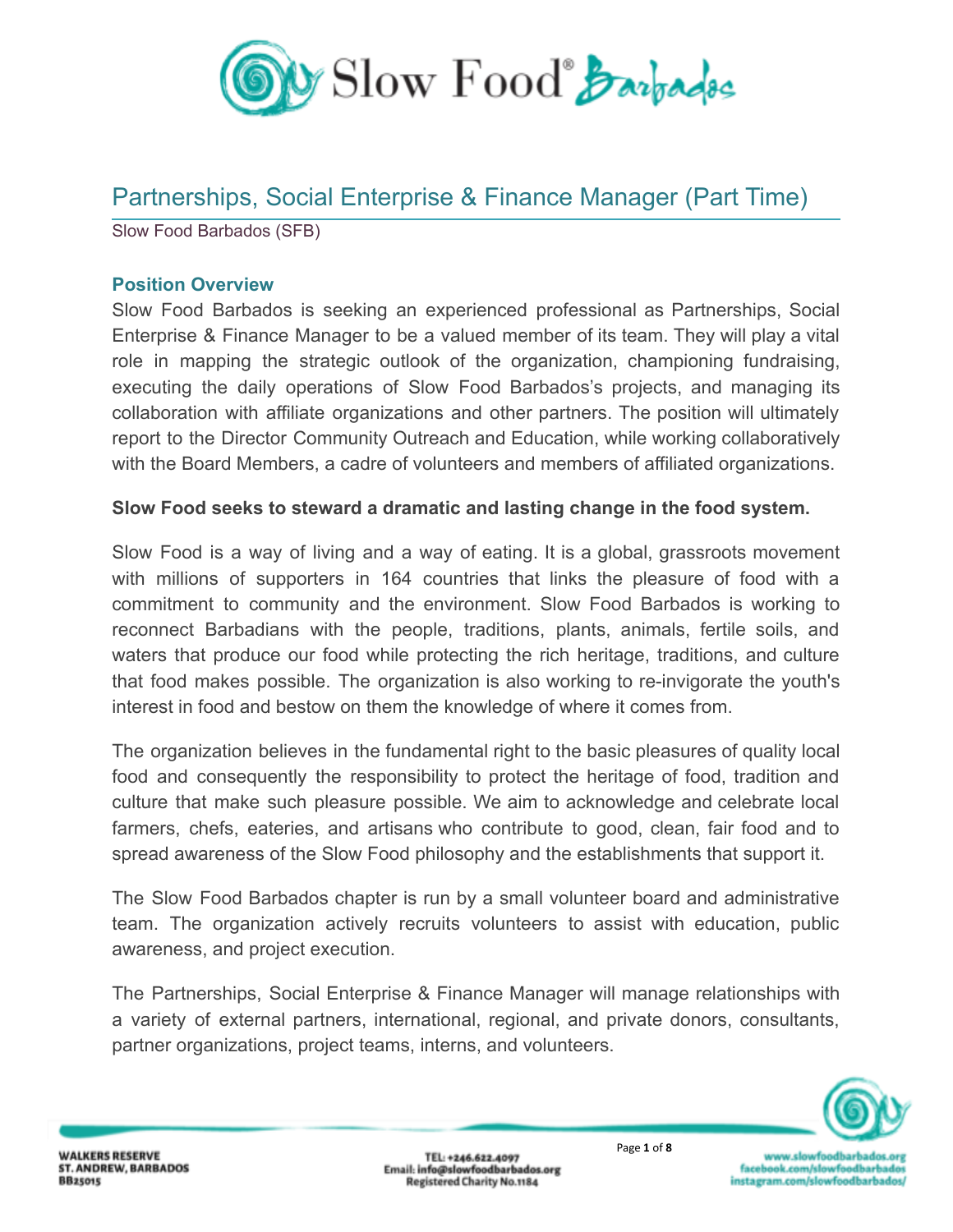

The Partnerships, Social Enterprise & Finance Manager may also be called upon to temporarily exercise the duties of other directors within Slow Food Barbados, should the need arise. The The Partnerships & Finance Manager is responsible for:

- ℵ Working in tandem with the Board Members to shape the overall strategic and operational direction of Slow Food Barbados including but not limited to: donor funding, fundraising, expansion of projects, and execution of its mission.
- ℵ Developing a deep knowledge of field, core programs, operations, and business plans for the realization of Slow Food Barbados vision and mission.
- ℵ The coordination and synchronization of Slow Food Barbados activities with that of the various affiliates and partners, maximizing limited resources and ensuring excellent service to the communities and various publics served.
- ℵ Ensure efficient and effective stewardship (use of, record keeping and reporting) of restricted and unrestricted budgets, charitable donations, and donor funding.
- ℵ Building and maintaining existing partner relationships and networks and performing to the highest professional standards.
- ℵ Produce rigorous work product in a timely and reliable manner and elicit the trust of the Board, colleagues, and internal and external partners.

Slow Food Barbados seeks to create dramatic and lasting change in our national food system in Barbados by facilitating the development of food sovereignty and food security initiatives on the island. The core ethos of the organization is based on 3 core principles:

- ℵ **GOOD:** Quality, Flavorsome and Healthy
- ℵ **CLEAN:** Production that does not harm the Environment, the People, or the Animals
- ℵ **FAIR:** Accessible prices for customers and fair pay and conditions for producers.

Slow Food Barbados is a volunteer organization and funding for this position is contingent on the ability of the incumbent to raise their own salary through fundraising and/or grant funding. Funding for this position will be provided for the period of one (1) year in which the incumbent is expected to design and execute a funding strategy that will take into account the finance of this position going into the future.

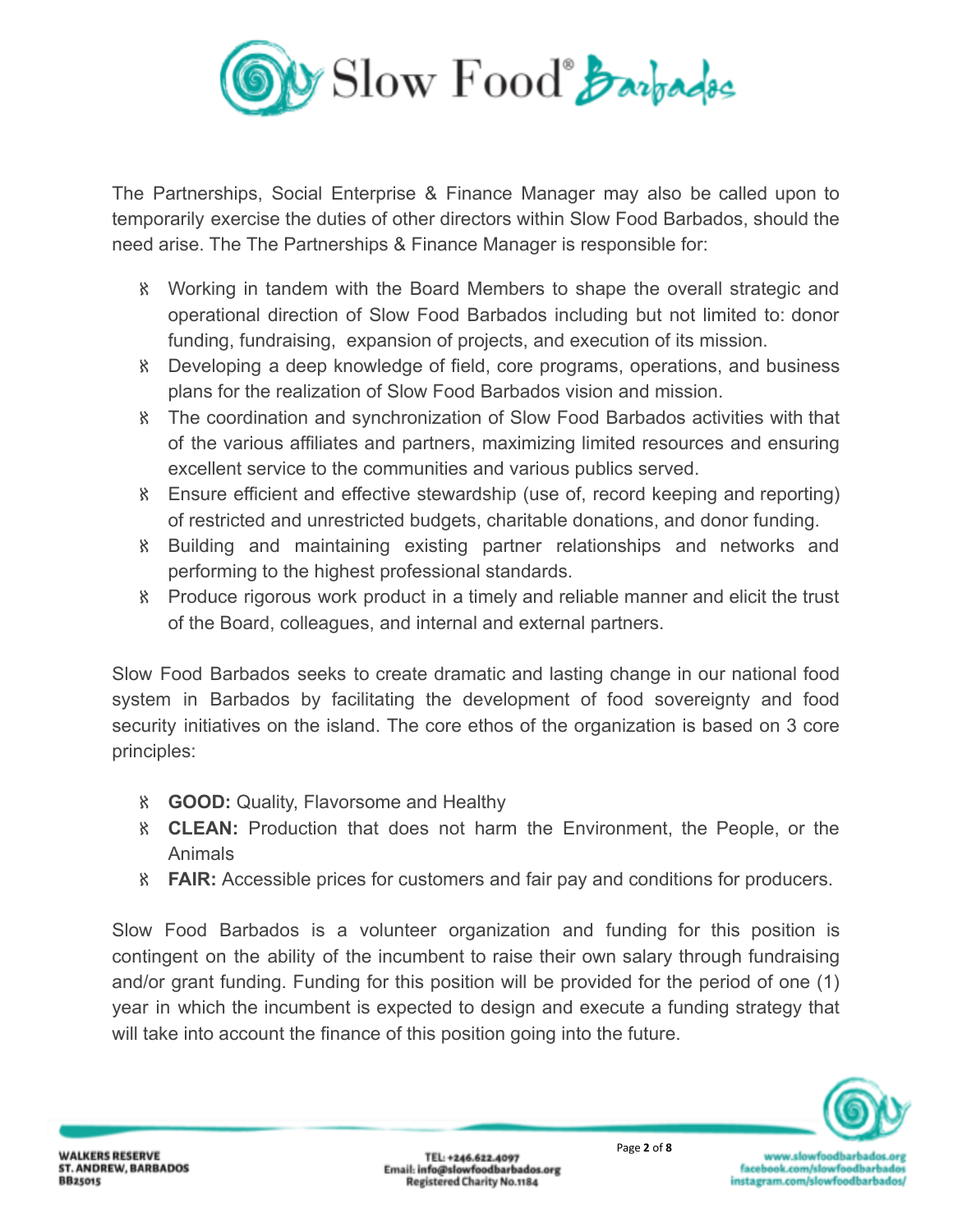

## **Responsibilities**

#### Fundraising & Communications

- ℵ Maintain existing donor relationships and deliver as per project objectives, outputs and outcomes.
- ℵ Explore and present to team opportunities to generate revenue and access donor funding to support existing program operations and potential expansion of core activities.
- ℵ Revise the existing marketing strategy and update where necessary to meet and maximize earned income goals, build brand identity, and generate media exposure.
- ℵ Develop and manage an annual marketing calendar.
- ℵ Deepen and refine all aspects of communications—from web presence to external relations with the goal of creating a stronger brand.
- ℵ Serve as an advocate and spokesperson for Slow Food Barbados e.g. writing articles and participating in interviews on various forms of media.
- ℵ Develop and pursue strategic marketing opportunities and partnerships. Use external presence and relationships to garner new opportunities.
- ℵ Actively interface with the international donor community to identify and seek funding opportunities.
- ℵ Develop fundraising strategy to meet and maximize contributed income goals.
- ℵ Support key volunteers and the Board in cultivation and stewardship, including special events planning.

#### Finance

- ℵ Develop, monitor, and prepare monthly reports for operating budget, cash flow, and balance sheets with the Program Manager.
- ℵ Oversee and coordinate with the Accountant, the bookkeeping function, including accounts payable, accounts receivable, payroll and related taxes, cash receipts, and cash balances etc.
- ℵ Oversee and coordinate with the Accountant annual external audit, and preparation of year-end tax requirements.

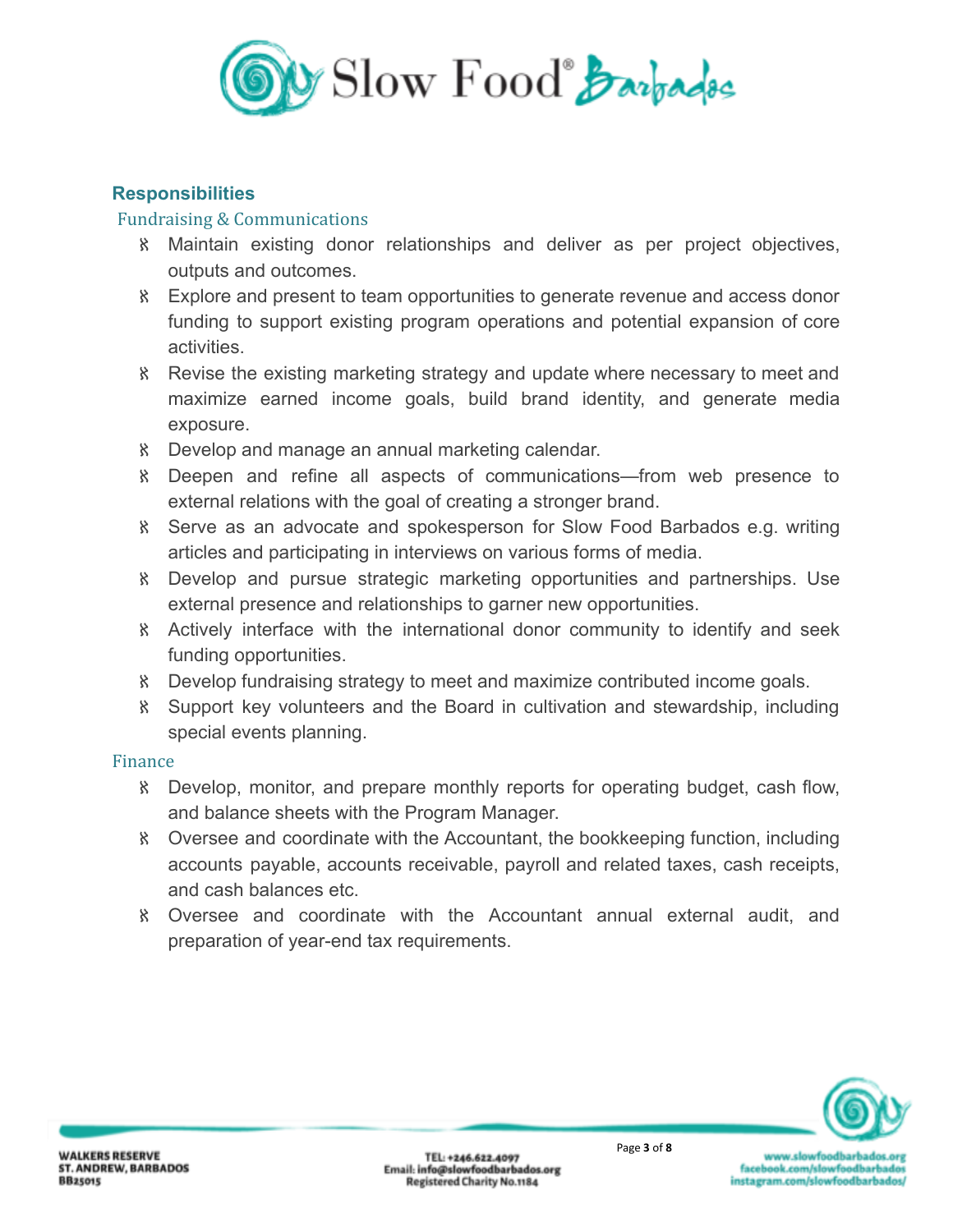

## Planning & New Business

- ℵ Work with the Directors and the Board to design the expansion of Slow Food Barbados and complete the strategic business planning process for the program expansion across Barbados with a special focus on low income and vulnerable groups.
- ℵ Develop and manage grants/fundraising calendar and supply needed inputs (statements, budgets, data, etc.) for grant proposals, interim reports, and other funding requirements.
- ℵ Identify new potential projects, clearly define risks, opportunities and resources required and write project proposals and implement donor funded projects from start to finish.
- ℵ Maintain existing partnerships and networks while building new relationships with funders, similar type organizations, and political & community leaders.
- ℵ Be an external local and regional presence that publishes and communicates program results with an emphasis on the successes of Slow Food Barbados as a model for the English-speaking Caribbean.

## **Education**

- ℵ Minimum of a bachelor's degree in management, business administration, marketing, accounting or related social science discipline.
- ℵ A master's degree is desirable.
- ℵ National of Barbados, CARICOM or resident with a regular work permit.

## **Experience**

- ℵ Five (5) + years progressive experience in a high-paced, rapid growth project, non-profit and/or development/aid environment.
- ℵ Experience in organizational management with the ability to coach staff, manage, and develop high-performance teams, set, and achieve strategic objectives, and manage a budget.
- ℵ Experience with international donor funding requirements and the ability to apply that knowledge in preparing project proposals and managing a volunteer workforce.
- ℵ Experience in marketing, public relations, and fundraising with the ability to engage a wide range of stakeholders and cultures.

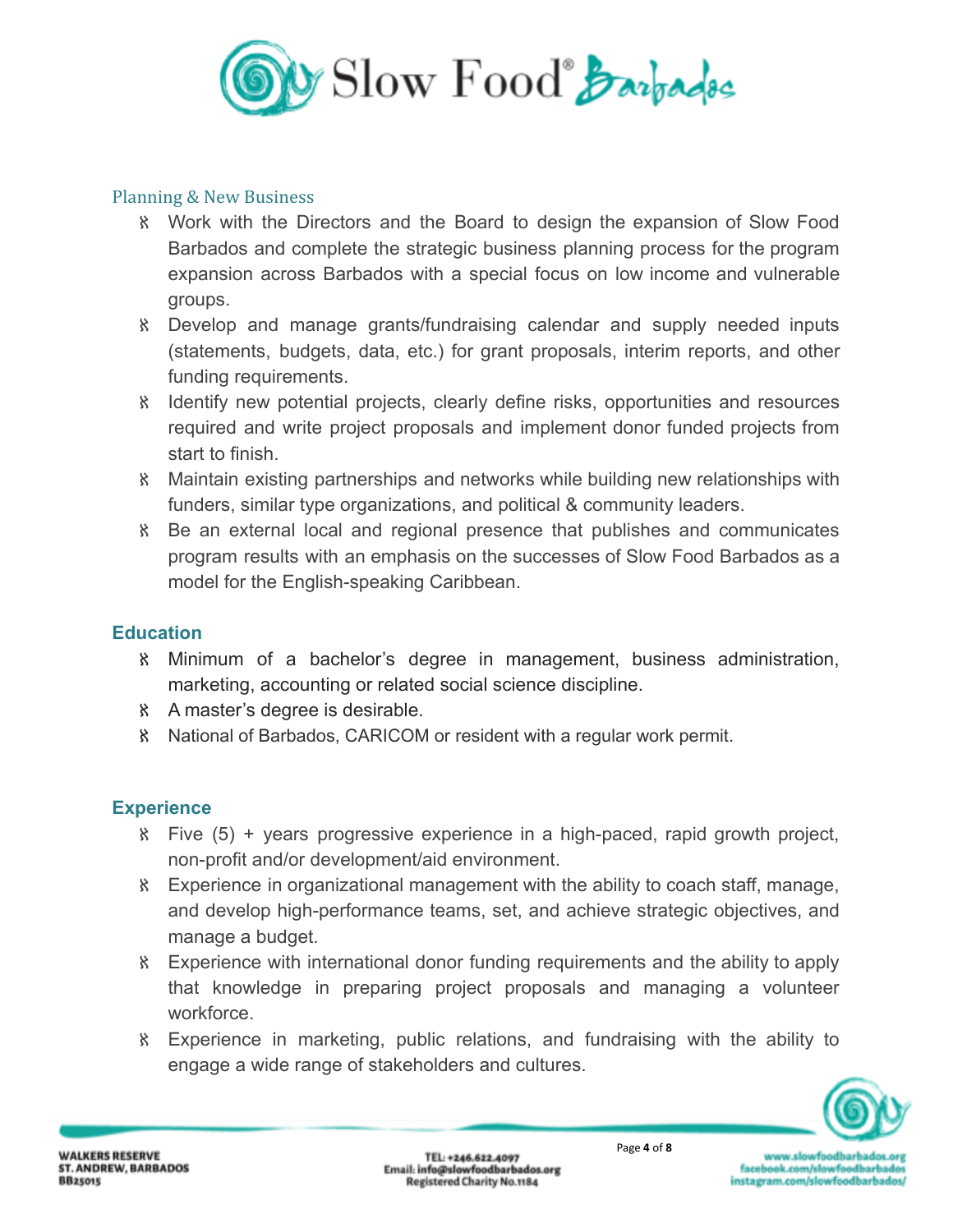

- ℵ Strong written and verbal communication skills; a persuasive and passionate communicator with excellent interpersonal and multidisciplinary project skills.
- ℵ Action-oriented, entrepreneurial, adaptable, and innovative approach to business planning.
- ℵ Proficient in the use of Google Suite and Microsoft Office Suite (Word, Excel, PowerPoint etc.)
- ℵ High-level of motivation and energy with desire to "rollup sleeves." Proven track record with and enthusiasm for building from the ground up and delivering projects on schedule.
- ℵ A deep commitment to the mission and values of Slow Food Barbados and its affiliates.

# **Duration**

## **Application Deadline:** December 14th 2021

**Period of Contract:** 1 year with a 3-month probationary period **Effective:** January 15<sup>th</sup> 2021 **Type:** Part Time **Commitment**: 20 hours/ week **Compensation:** To be determined based on candidate



www.slowfoodbarbados.org facebook.com/slowfoodbarbados instagram.com/slowfoodbarbados/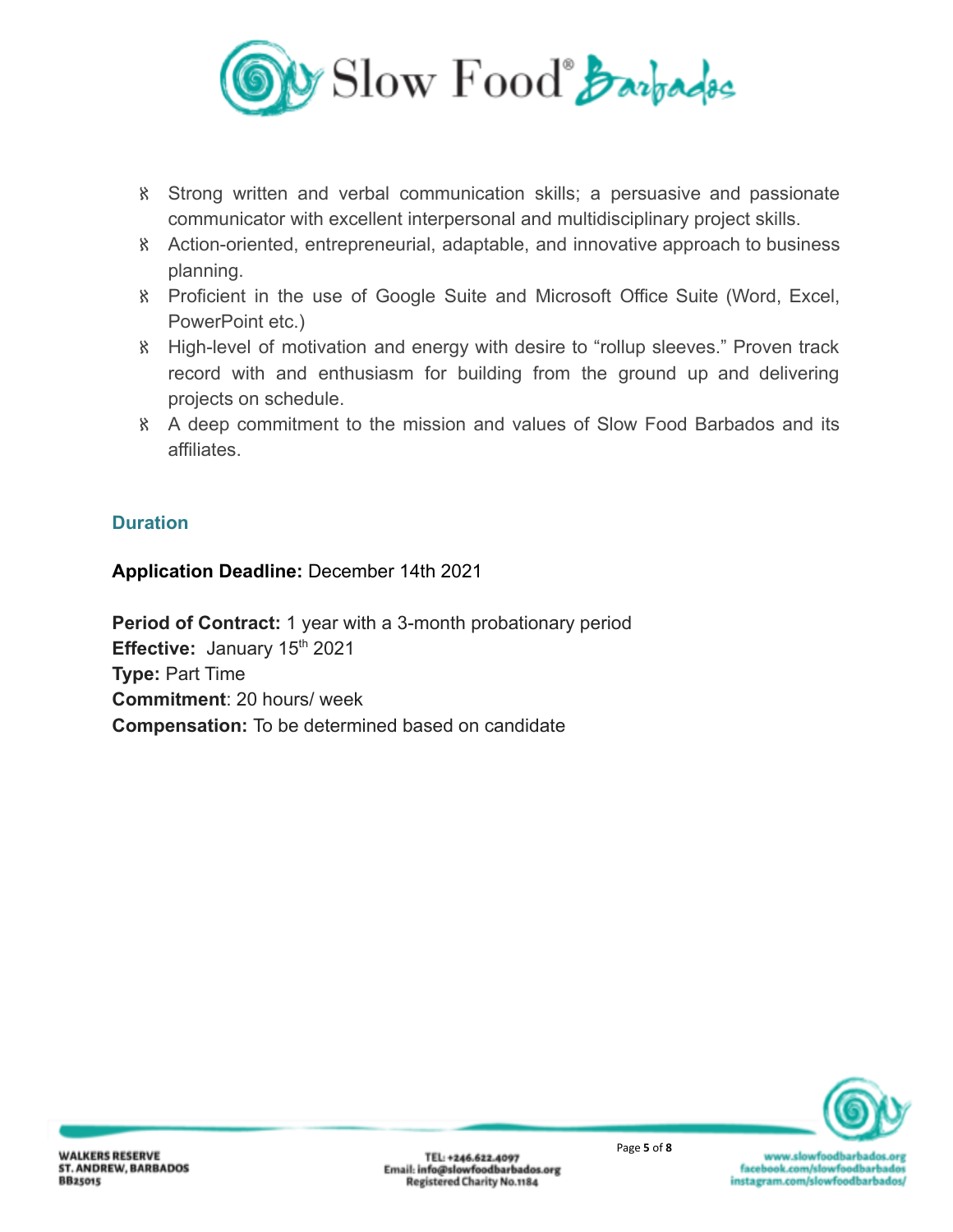

#### **Core Competencies**

- ℵ Business Acumen and Agility, open to change and flexible in a fast-paced environment. Effectively adapts own approach to suit changing circumstances or requirements. Reflects on experiences and modifies own behavior. Performance is consistent, even under pressure. Always pursues continuous improvements.
- ℵ Effective Communication expresses ideas or facts in a clear, concise, and open manner. Communication indicates a consideration for the feelings and needs of others. Actively listens and proactively shares knowledge. Handles conflict effectively, by overcoming differences of opinion and finding common ground.
- ℵ Partnership demonstrates understanding of the impact of own role on all partners and always puts the end beneficiary first. Excellent negotiating skills. Builds and maintains strong external relationships and is a competent partner for others.
- ℵ Ethical Conduct, conduct business in an ethical, open, and transparent manner. A responsible steward of the organization's funds and its relationships with donors, partners, clients, employees, volunteers, interns, communities, and supporters. Accountable for the way in which resources are used and strive to do so in an efficient and effective manner.
- ℵ Integrity and Inclusion treats all individuals with respect; responds sensitively to differences and encourages others to do the same. Upholds organizational and ethical norms. Maintains high standards of trustworthiness. Role model for diversity and inclusion.
- ℵ Leadership, Ability to lead self and others, acts as a positive role model contributing to the team spirit. Collaborates and supports the development of others. Ability to interact with employees effectively, persuasively, and tactfully at all levels of the organization. Acts as a positive leadership role model, motivates, directs, and inspires others to succeed, utilizing appropriate leadership characteristics.

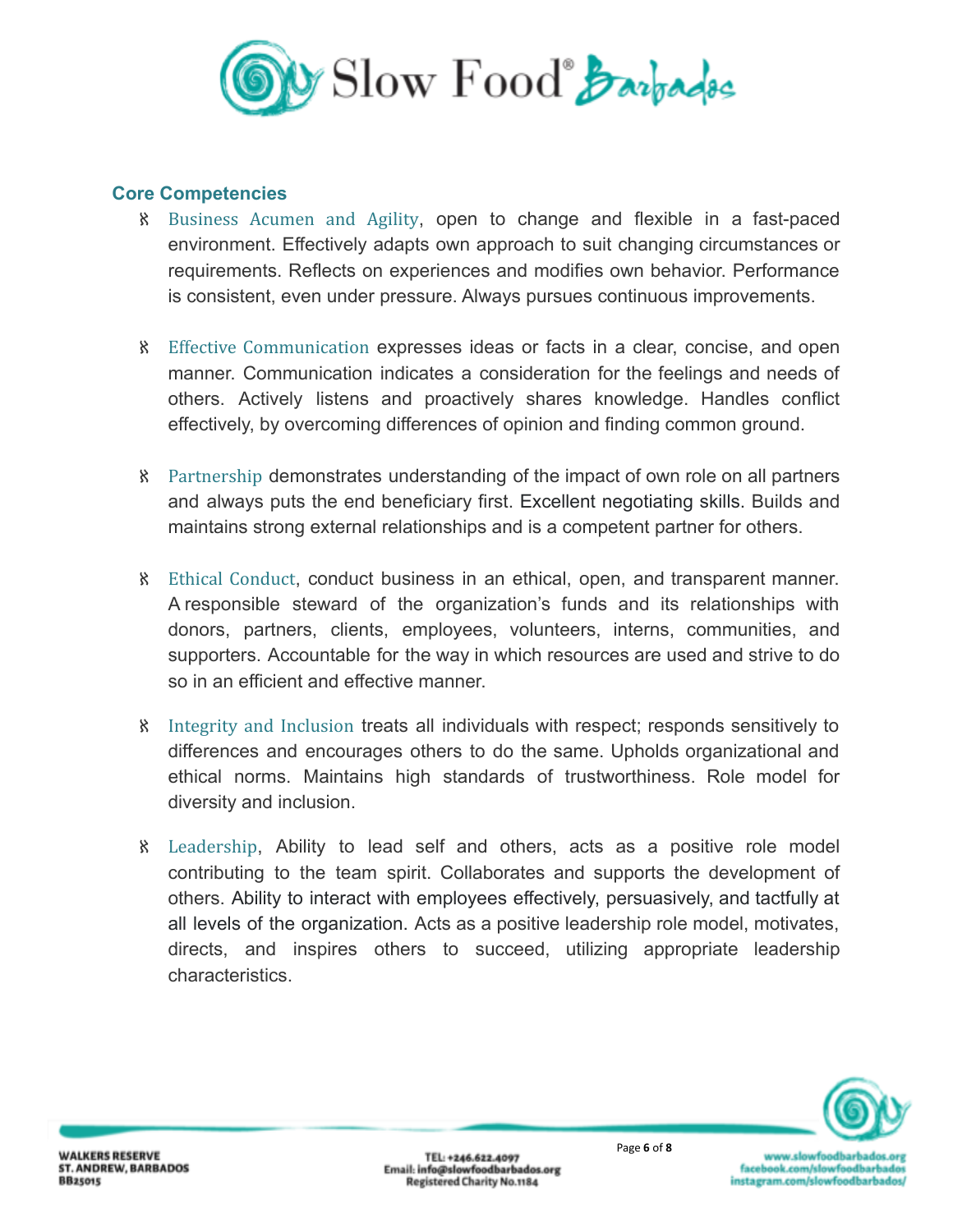

- ℵ Personal Effectiveness/Credibility/Results Oriented, efficiently establishes an appropriate course of action for self and/or others to accomplish a goal. Actions lead to total task accomplishment through concern for quality in all areas. Sees opportunities and takes the initiative to act on them. Understands that responsible use of resources maximizes our impact on our beneficiaries. High-level of personal and professional integrity and trustworthiness with a strong work ethic and the ability to work independently with minimal direction.
- ℵ Problem Solving/Analysis evaluates data and courses of action to reach logical, pragmatic decisions. Takes an unbiased, rational approach with calculated risks. Applies innovation and creativity to problem-solving.
- ℵ Strategic Perspective, develops and implements sustainable business strategies, thinks long term and externally to positively shape the organization. Strong organizational, analytical, and strategic planning skills with attention to detail and a high quality of work in a transitioning and high-pressure environment. Anticipates and perceives the impact and implications of future decisions and activities on other parts of the organization. Ability to elicit cooperation from a wide variety of sources, including senior management, clients, and other departments

## **Reporting and Supervisory Chain**

The position will ultimately report to the Director Community Outreach and Education, while working collaboratively with the Directors and the Board members, affiliate organizations e.g. Caribbean Permaculture Research Institute (CPRI), WIRRED and The Local & Co. among others.

#### **Work Environment**

This job operates in an office environment however the incumbent will be required to move between the various business locations and spend substantial time in the field executing activities.